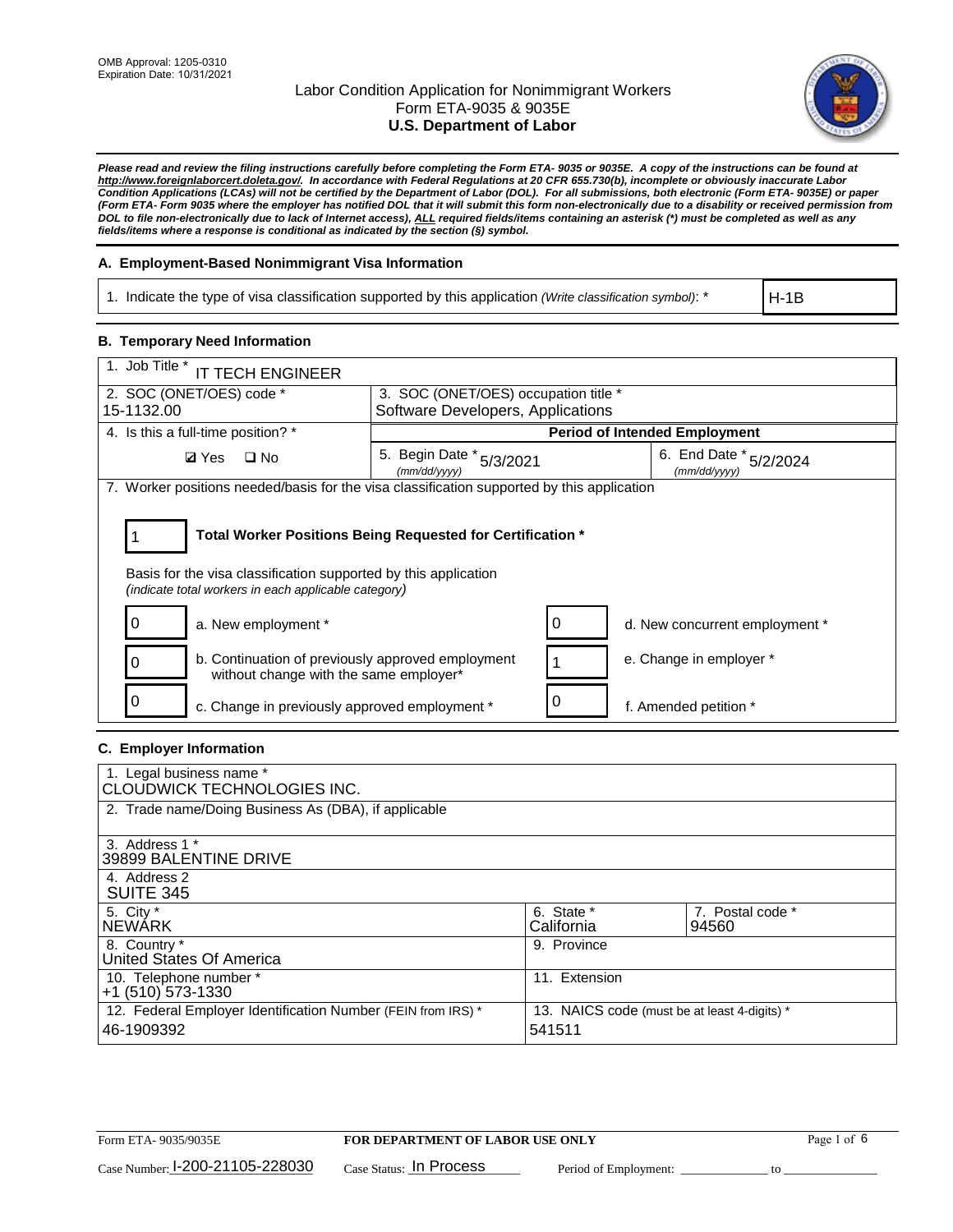

## **D. Employer Point of Contact Information**

**Important Note**: The information contained in this Section must be that of an employee of the employer who is authorized to act on behalf of the employer in labor certification matters. The information in this Section must be different from the agent or attorney information listed in Section E, unless the attorney is an employee of the employer.

| 1. Contact's last (family) name *                   | 2. First (given) name * |                          | 3. Middle name(s)         |
|-----------------------------------------------------|-------------------------|--------------------------|---------------------------|
| <b>CHHABRA</b>                                      | <b>MANINDER</b>         |                          | <b>SINGH</b>              |
| 4. Contact's job title *<br>CHIEF EXECUTIVE OFFICER |                         |                          |                           |
| 5. Address 1 *<br>39899 BALENTINE DRIVE             |                         |                          |                           |
| 6. Address 2<br><b>SUITE 345</b>                    |                         |                          |                           |
| 7. City *<br><b>NEWÁRK</b>                          |                         | 8. State *<br>California | 9. Postal code *<br>94560 |
| 10. Country *<br>United States Of America           |                         | 11. Province             |                           |
| 12. Telephone number *                              | Extension<br>13.        | 14. E-Mail address       |                           |
| +1 (510) 573-1330                                   |                         | MANI@CLOUDWICK.COM       |                           |

## **E. Attorney or Agent Information (If applicable)**

**Important Note**: The employer authorizes the attorney or agent identified in this section to act on its behalf in connection with the filing of this application.

| 1. Is the employer represented by an attorney or agent in the filing of this application? *<br>If "Yes," complete the remainder of Section E below. |  |                            |                          |                               |                              | <b>Ø</b> Yes<br>$\square$ No                         |  |
|-----------------------------------------------------------------------------------------------------------------------------------------------------|--|----------------------------|--------------------------|-------------------------------|------------------------------|------------------------------------------------------|--|
| 2. Attorney or Agent's last (family) name §                                                                                                         |  | 3. First (given) name $\S$ |                          |                               | 4. Middle name(s)            |                                                      |  |
| AHLUWALIA                                                                                                                                           |  | <b>INDERJIT</b>            |                          |                               | <b>SINGH</b>                 |                                                      |  |
| 5. Address 1 §<br>1871 THE ALAMEDA                                                                                                                  |  |                            |                          |                               |                              |                                                      |  |
| 6. Address 2<br>SUITE 333                                                                                                                           |  |                            |                          |                               |                              |                                                      |  |
| 7. City §<br>SAN JOSE                                                                                                                               |  |                            | 8. State §<br>California |                               | 95126                        | 9. Postal code §                                     |  |
| 10. Country §<br>United States Of America                                                                                                           |  |                            | 11. Province             |                               |                              |                                                      |  |
| 12. Telephone number §                                                                                                                              |  | 13. Extension              |                          | 14. E-Mail address            |                              |                                                      |  |
| +1 (408) 981-7696                                                                                                                                   |  |                            |                          | INDER@AHLUWALIA-FIRM.COM      |                              |                                                      |  |
| 15. Law firm/Business name §                                                                                                                        |  |                            |                          |                               | 16. Law firm/Business FEIN § |                                                      |  |
| THE AHLUWALIA FIRM                                                                                                                                  |  |                            |                          | 26-2910905                    |                              |                                                      |  |
| 17. State Bar number (only if attorney) §                                                                                                           |  |                            |                          | standing (only if attorney) § |                              | 18. State of highest court where attorney is in good |  |
| 26168                                                                                                                                               |  |                            | Tennessee                |                               |                              |                                                      |  |
| 19. Name of the highest State court where attorney is in good standing (only if attorney) §                                                         |  |                            |                          |                               |                              |                                                      |  |
| TENNESSEE SUPREME COURT                                                                                                                             |  |                            |                          |                               |                              |                                                      |  |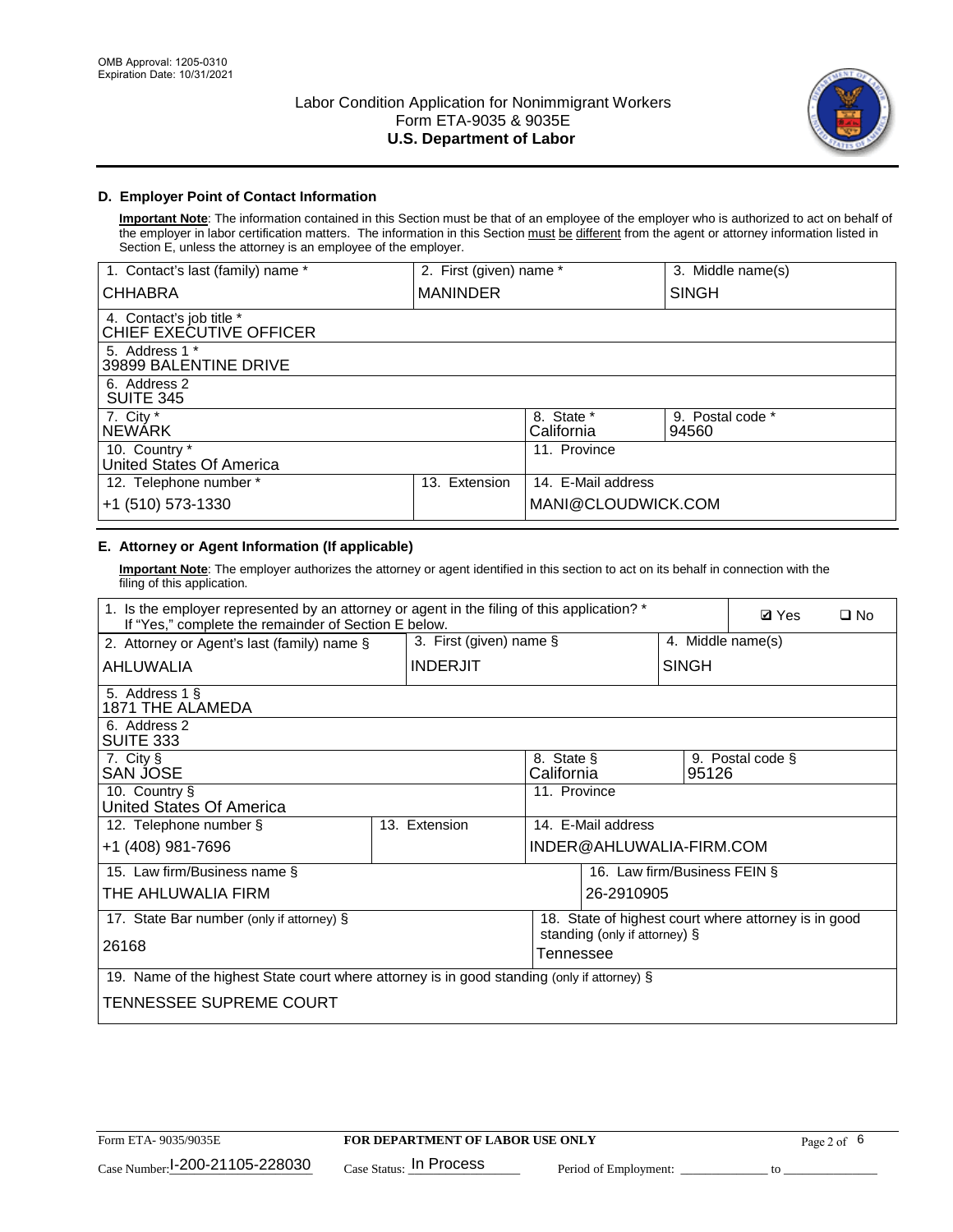

#### **F. Employment and Wage Information**

**Important Note**: The employer must define the intended place(s) of employment with as much geographic specificity as possible. Each intended place(s) of employment listed below must be the worksite or physical location where the work will actually be performed and cannot be a P.O. Box. The employer must identify all intended places of employment, including those of short duration, on the LCA. 20 CFR 655.730(c)(5). If the employer is submitting this form non-electronically and the work is expected to be performed in more than one location, an attachment must be submitted in order to complete this section. An employer has the option to use either a single Form ETA-9035/9035E or multiple forms to disclose all intended places of employment. If the employer has more than ten (10) intended places of employment at the time of filing this application, the employer must file as many additional LCAs as are necessary to list all intended places of employment. See the form instructions for further information about identifying all intended places of employment.

#### a.*Place of Employment Information* 1

|                                                                              | 1. Enter the estimated number of workers that will perform work at this place of employment under<br>the LCA.*                 |  | 1                |                      |                                          |  |  |  |
|------------------------------------------------------------------------------|--------------------------------------------------------------------------------------------------------------------------------|--|------------------|----------------------|------------------------------------------|--|--|--|
|                                                                              | 2. Indicate whether the worker(s) subject to this LCA will be placed with a secondary entity at this<br>place of employment. * |  |                  |                      | <b>Ø</b> Yes<br>$\square$ No             |  |  |  |
|                                                                              | 3. If "Yes" to question 2, provide the legal business name of the secondary entity. §                                          |  |                  |                      |                                          |  |  |  |
|                                                                              | NIKE, INC.                                                                                                                     |  |                  |                      |                                          |  |  |  |
|                                                                              | 4. Address 1 *<br>15300 SW KOLL PKWY                                                                                           |  |                  |                      |                                          |  |  |  |
|                                                                              | 5. Address 2                                                                                                                   |  |                  |                      |                                          |  |  |  |
|                                                                              | 6. City $*$<br>7. County *<br><b>BEAVERTON</b><br>Washington                                                                   |  |                  |                      |                                          |  |  |  |
|                                                                              | 8. State/District/Territory *                                                                                                  |  | 9. Postal code * |                      |                                          |  |  |  |
| Oregon                                                                       |                                                                                                                                |  | 97006            |                      |                                          |  |  |  |
| 10. Wage Rate Paid to Nonimmigrant Workers *<br>10a. Per: (Choose only one)* |                                                                                                                                |  |                  |                      |                                          |  |  |  |
|                                                                              | □ Hour □ Week □ Bi-Weekly □ Month □ Year<br>From $\frac{1}{3}$ 125424 00 To: $\frac{1}{3}$<br>160000 00                        |  |                  |                      |                                          |  |  |  |
|                                                                              | 11. Prevailing Wage Rate *<br>11a. Per: (Choose only one)*                                                                     |  |                  |                      |                                          |  |  |  |
|                                                                              | 125424 00<br>$\mathbf{\$}$                                                                                                     |  |                  |                      | □ Hour □ Week □ Bi-Weekly □ Month ☑ Year |  |  |  |
|                                                                              | Questions 12-14. Identify the source used for the prevailing wage (PW) (check and fully complete only one): *                  |  |                  |                      |                                          |  |  |  |
| 12.                                                                          | A Prevailing Wage Determination (PWD) issued by the Department of Labor                                                        |  |                  |                      | a. PWD tracking number §                 |  |  |  |
| 13.<br>$\boxed{\mathbf{v}}$                                                  | A PW obtained independently from the Occupational Employment Statistics (OES) Program                                          |  |                  |                      |                                          |  |  |  |
|                                                                              | a. Wage Level (check one): §                                                                                                   |  |                  | b. Source Year §     |                                          |  |  |  |
|                                                                              | □⊪<br>$\square$ $\square$<br>D IV<br>$\Box$ N/A<br>□⊥                                                                          |  |                  | 7/1/2020 - 6/30/2021 |                                          |  |  |  |
| 14.                                                                          | A PW obtained using another legitimate source (other than OES) or an independent authoritative source                          |  |                  |                      |                                          |  |  |  |
|                                                                              |                                                                                                                                |  |                  |                      |                                          |  |  |  |
|                                                                              | a. Source Type (check one): §                                                                                                  |  |                  | b. Source Year §     |                                          |  |  |  |
|                                                                              | $\Box$ CBA<br>$\Box$ DBA<br>$\square$ SCA<br>$\Box$ Other/ PW Survey                                                           |  |                  |                      |                                          |  |  |  |
|                                                                              | c. If responded "Other/ PW Survey" in question 14.a, enter the name of the survey producer or publisher §                      |  |                  |                      |                                          |  |  |  |
|                                                                              |                                                                                                                                |  |                  |                      |                                          |  |  |  |
|                                                                              | d. If responded "Other/ PW Survey" in question 14.a, enter the title or name of the PW survey §                                |  |                  |                      |                                          |  |  |  |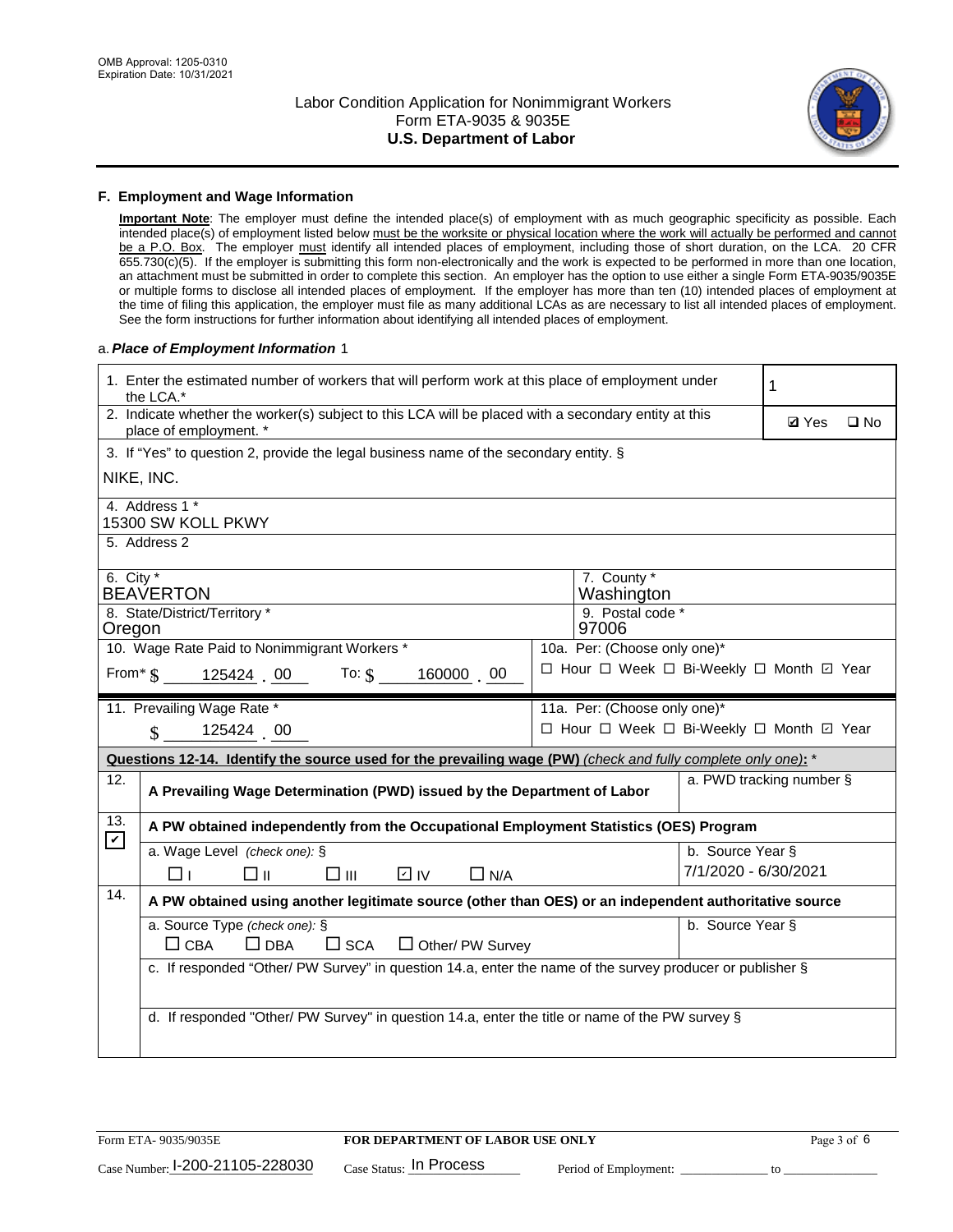

## **G. Employer Labor Condition Statements**

! *Important Note:* In order for your application to be processed, you MUST read Section G of the Form ETA-9035CP - General Instructions for the 9035 & 9035E under the heading "Employer Labor Condition Statements" and agree to all four (4) labor condition statements summarized below:

- (1) **Wages:** The employer shall pay nonimmigrant workers at least the prevailing wage or the employer's actual wage, whichever is higher, and pay for non-productive time. The employer shall offer nonimmigrant workers benefits and eligibility for benefits provided as compensation for services on the same basis as the employer offers to U.S. workers. The employer shall not make deductions to recoup a business expense(s) of the employer including attorney fees and other costs connected to the performance of H-1B, H-1B1, or E-3 program functions which are required to be performed by the employer. This includes expenses related to the preparation and filing of this LCA and related visa petition information. 20 CFR 655.731;
- (2) **Working Conditions:** The employer shall provide working conditions for nonimmigrants which will not adversely affect the working conditions of workers similarly employed. The employer's obligation regarding working conditions shall extend for the duration of the validity period of the certified LCA or the period during which the worker(s) working pursuant to this LCA is employed by the employer, whichever is longer. 20 CFR 655.732;
- (3) **Strike, Lockout, or Work Stoppage:** At the time of filing this LCA, the employer is not involved in a strike, lockout, or work stoppage in the course of a labor dispute in the occupational classification in the area(s) of intended employment. The employer will notify the Department of Labor within 3 days of the occurrence of a strike or lockout in the occupation, and in that event the LCA will not be used to support a petition filing with the U.S. Citizenship and Immigration Services (USCIS) until the DOL Employment and Training Administration (ETA) determines that the strike or lockout has ended. 20 CFR 655.733; and
- (4) **Notice:** Notice of the LCA filing was provided no more than 30 days before the filing of this LCA or will be provided on the day this LCA is filed to the bargaining representative in the occupation and area of intended employment, or if there is no bargaining representative, to workers in the occupation at the place(s) of employment either by electronic or physical posting. This notice was or will be posted for a total period of 10 days, except that if employees are provided individual direct notice by e-mail, notification need only be given once. A copy of the notice documentation will be maintained in the employer's public access file. A copy of this LCA will be provided to each nonimmigrant worker employed pursuant to the LCA. The employer shall, no later than the date the worker(s) report to work at the place(s) of employment, provide a signed copy of the certified LCA to the worker(s) working pursuant to this LCA. 20 CFR 655.734.

1. **I have read and agree to** Labor Condition Statements 1, 2, 3, and 4 above and as fully explained in Section G of the Form ETA-9035CP – General Instructions for the 9035 & 9035E and the Department's regulations at 20 CFR 655 Subpart H. \*

**Ø**Yes ロNo

### **H. Additional Employer Labor Condition Statements –H-1B Employers ONLY**

!**Important Note***:* In order for your H-1B application to be processed, you MUST read Section H – Subsection 1 of the Form ETA 9035CP – General Instructions for the 9035 & 9035E under the heading "Additional Employer Labor Condition Statements" and answer the questions below.

#### *a. Subsection 1*

| 1. At the time of filing this LCA, is the employer H-1B dependent? §                                                                                                                                                                           | ⊡ Yes                                                                                | $\square$ No |              |  |  |
|------------------------------------------------------------------------------------------------------------------------------------------------------------------------------------------------------------------------------------------------|--------------------------------------------------------------------------------------|--------------|--------------|--|--|
| 2. At the time of filing this LCA, is the employer a willful violator? $\S$                                                                                                                                                                    | $\Box$ Yes                                                                           | ⊡ No         |              |  |  |
| 3. If "Yes" is marked in questions H.1 and/or H.2, you must answer "Yes" or "No" regarding<br>whether the employer will use this application ONLY to support H-1B petitions or extensions of<br>status for exempt H-1B nonimmigrant workers? § | <b>☑</b> Yes                                                                         | $\Box$ No    |              |  |  |
| 4. If "Yes" is marked in question H.3, identify the statutory basis for the<br>exemption of the H-1B nonimmigrant workers associated with this<br>LCA. §                                                                                       | ■ \$60,000 or higher annual wage<br>□ Master's Degree or higher in related specialty |              |              |  |  |
| H-1B Dependent or Willful Violator Employers -Master's Degree or Higher Exemptions ONLY                                                                                                                                                        |                                                                                      |              |              |  |  |
| 5. Indicate whether a completed Appendix A is attached to this LCA covering any H-1B<br>nonimmigrant worker for whom the statutory exemption will be based <b>ONLY</b> on attainment of a<br>Master's Degree or higher in related specialty. § | $\Box$ Yes                                                                           | ⊡ No         | <b>Q</b> N/A |  |  |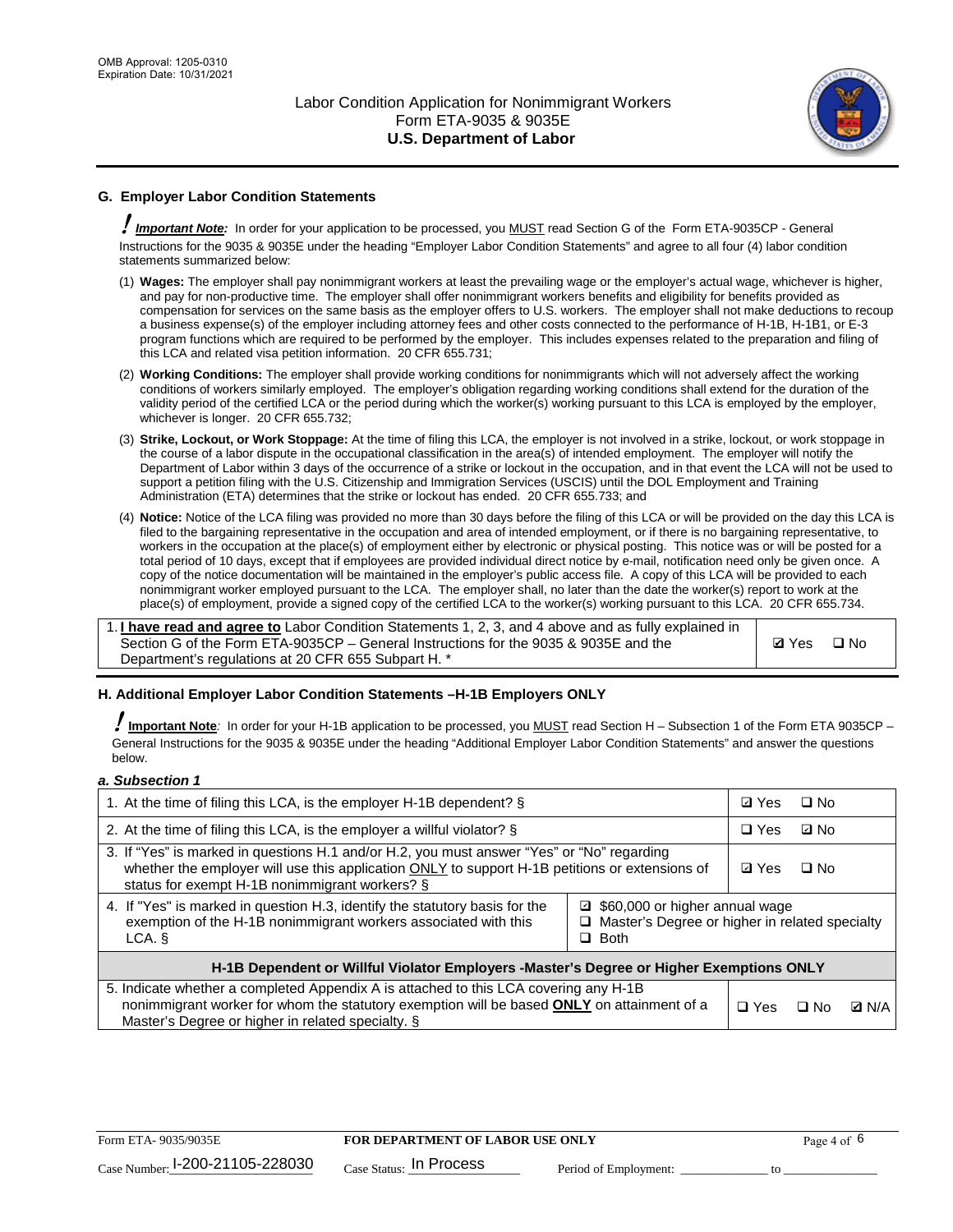

**If you marked "Yes" to questions H.a.1 (H-1B dependent) and/or H.a.2 (H-1B willful violator) and "No" to question H.a.3 (exempt H-1B nonimmigrant workers), you MUST read Section H – Subsection 2 of the Form ETA 9035CP – General Instructions for the 9035 & 9035E under the heading "Additional Employer Labor Condition Statements" and indicate your agreement to all three (3) additional statements summarized below.**

#### *b. Subsection 2*

- A. **Displacement:** An H-1B dependent or willful violator employer is prohibited from displacing a U.S. worker in its own workforce within the period beginning 90 days before and ending 90 days after the date of filing of the visa petition. 20 CFR 655.738(c);
- B. **Secondary Displacement:** An H-1B dependent or willful violator employer is prohibited from placing an H-1B nonimmigrant worker(s) with another/secondary employer where there are indicia of an employment relationship between the nonimmigrant worker(s) and that other/secondary employer (thus possibly affecting the jobs of U.S. workers employed by that other employer), unless and until the employer subject to this LCA makes the inquiries and/or receives the information set forth in 20 CFR 655.738(d)(5) concerning that other/secondary employer's displacement of similarly employed U.S. workers in its workforce within the period beginning 90 days before and ending 90 days after the date of such placement. 20 CFR 655.738(d). Even if the required inquiry of the secondary employer is made, the H-1B dependent or willful violator employer will be subject to a finding of a violation of the secondary displacement prohibition if the secondary employer, in fact, displaces any U.S. worker(s) during the applicable time period; and
- C. **Recruitment and Hiring:** Prior to filing this LCA or any petition or request for extension of status for nonimmigrant worker(s) supported by this LCA, the H-1B dependent or willful violator employer must take good faith steps to recruit U.S. workers for the job(s) using procedures that meet industry-wide standards and offer compensation that is at least as great as the required wage to be paid to the nonimmigrant worker(s) pursuant to 20 CFR 655.731(a). The employer must offer the job(s) to any U.S. worker who applies and is equally or better qualified for the job than the nonimmigrant worker. 20 CFR 655.739.

| 6. I have read and agree to Additional Employer Labor Condition Statements A, B, and C above and |       |           |
|--------------------------------------------------------------------------------------------------|-------|-----------|
| as fully explained in Section H – Subsections 1 and 2 of the Form ETA 9035CP – General           | □ Yes | $\Box$ No |
| Instructions for the 9035 & 9035E and the Department's regulations at 20 CFR 655 Subpart H. §    |       |           |

### **I. Public Disclosure Information**

! **Important Note***:* You must select one or both of the options listed in this Section.

| 1. Public disclosure information in the United States will be kept at: * |  |  |  |  |  |  |
|--------------------------------------------------------------------------|--|--|--|--|--|--|
|--------------------------------------------------------------------------|--|--|--|--|--|--|

**sqrt** Employer's principal place of business □ Place of employment

### **J. Notice of Obligations**

A. Upon receipt of the certified LCA, the employer must take the following actions:

- o Print and sign a hard copy of the LCA if filing electronically (20 CFR 655.730(c)(3));<br>
Maintain the original signed and certified LCA in the employer's files (20 CFR 655.7
- Maintain the original signed and certified LCA in the employer's files (20 CFR 655.705(c)(2); 20 CFR 655.730(c)(3); and 20 CFR 655.760); and
- o Make a copy of the LCA, as well as necessary supporting documentation required by the Department of Labor regulations, available for public examination in a public access file at the employer's principal place of business in the U.S. or at the place of employment within one working day after the date on which the LCA is filed with the Department of Labor (20 CFR 655.705(c)(2) and 20 CFR 655.760).
- B. The employer must develop sufficient documentation to meet its burden of proof with respect to the validity of the statements made in its LCA and the accuracy of information provided, in the event that such statement or information is challenged (20 CFR 655.705(c)(5) and 20 CFR 655.700(d)(4)(iv)).
- C. The employer must make this LCA, supporting documentation, and other records available to officials of the Department of Labor upon request during any investigation under the Immigration and Nationality Act (20 CFR 655.760 and 20 CFR Subpart I).

*I declare under penalty of perjury that I have read and reviewed this application and that to the best of my knowledge, the*  information contained therein is true and accurate. I understand that to knowingly furnish materially false information in the *preparation of this form and any supplement thereto or to aid, abet, or counsel another to do so is a federal offense punishable by fines, imprisonment, or both (18 U.S.C. 2, 1001,1546,1621).*

| 1. Last (family) name of hiring or designated official *<br><b>CHHABRA</b> |                           | I MANINDER                              |                       | 2. First (given) name of hiring or designated official * |    | 3. Middle initial § |
|----------------------------------------------------------------------------|---------------------------|-----------------------------------------|-----------------------|----------------------------------------------------------|----|---------------------|
| 4. Hiring or designated official title *<br>CHIEF EXECUTIVE OFFICER        |                           |                                         |                       |                                                          |    |                     |
| 5. Signature *                                                             |                           |                                         |                       | 6. Date signed *                                         |    |                     |
|                                                                            |                           |                                         |                       |                                                          |    |                     |
| Form ETA- 9035/9035E                                                       |                           | <b>FOR DEPARTMENT OF LABOR USE ONLY</b> |                       |                                                          |    | Page 5 of 6         |
| $_{\text{Case Number:}}$ 1-200-21105-228030                                | $Case$ Status: In Process |                                         | Period of Employment: |                                                          | tο |                     |